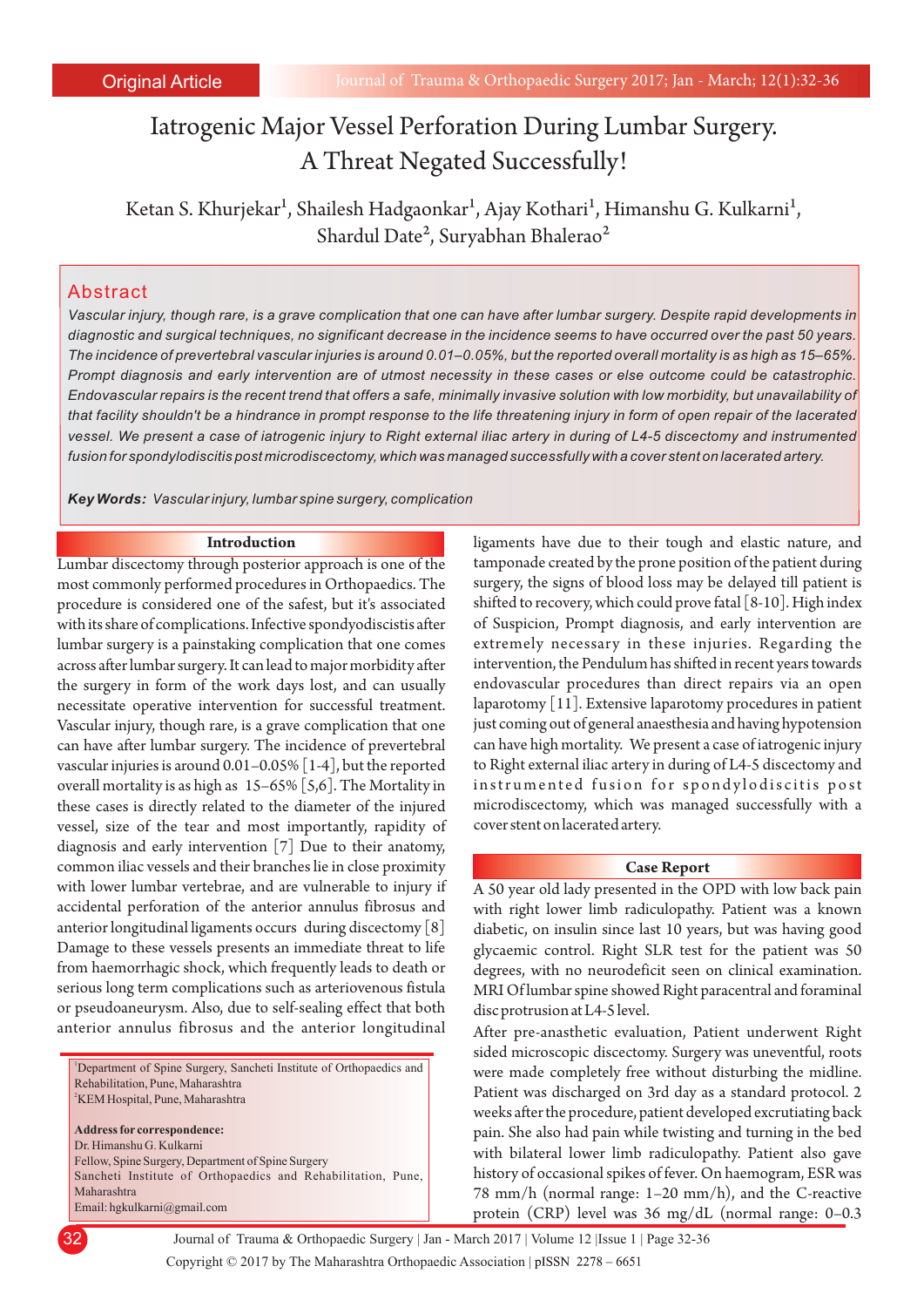## Khurjekar et al

mg/dL). White blood cell (WBC) count was 14,400/mcL (normal range: 3,700–9,700/mcL). MRI Showed postoperative spondylodiscitis at L4-5 level.

Empirical IV antibiotics were given for 4 weeks after the diagnosis, but the patient had no relief from the symptoms. Decision was taken to do open debridement and instrumented fusion of L4-5. Posterior incision was taken, dissection was done in midline. Instrumentation was done, posterior decompression was done. While doing discectomy, disc forceps was inserted from right side. After taking a bite, sudden gush of blood was seen, so roller gauze was packed from that side and discectomy was continued from left side. Roller gauze was removed after 20 mins, no more bleeding was seen. Anaesthetist confirmed that the patient was stable haemodynamically, so debridement and discectomy was completed, endplates were curetted and cancellous graft was packed in the disc space. Closure was done, patient was found to have normal blood pressure and heart rate, so was shifted to recovery ICU. Still to be on the

safer side, bedside USG was done, which showed a slightly bulky right psoas which was a new finding compared to preoperative MRI. But since patient was haemodynamically stable, no active intervention was planned by the vascular surgeon. 2 hours after the patient was shifted to recovery, blood pressure dropped suddenly to 60/30 mm of Hg with heart rate reaching 100 beats/min. Bedside USG showed large intraabdominal collection. Vascular injury was suspected, arterial line was secured and patient was immediately shifted for angiography, which showed Leak in the external iliac artery just below the right common iliac bifurcation. Patient was shifted to operation theatre with administration of inotropes and cover stent was applied over the leak by the vascular surgeon under the fluoroscopy.

No leak was seen on repeat angiography. BP was stabilized and patient improved hemodynamically after the procedure and within 3 hours after first episode of hypotension. 3 units whole blood, 4 units of packed cells and 4 units of fresh frozen plasmas were administered during this period of 3



Figure 1- Sagittal MRI section showing L4-5 Disc protrusion. Figure 2 – Axial MRI section showing Right paracentral and foraminal disc protrusion . Figure 3- Sagittal MRI section showing L4-5 post operative discitis. Figure 4- axial section showing L4-5 post-operative discitis with Right sided tract. Figure 5 – Cover stent being passed under fluoroscopy. Figure 6 – Post operative status with cover stent in situ. Figure 7 - The anatomical proximity of the intra-abdominal vessels and intervertebral discs may facilitate vascular injuries after an incidentally penetrating rongeur. CIA = common iliac artery; CIV = common iliac vein.)<sup>30</sup>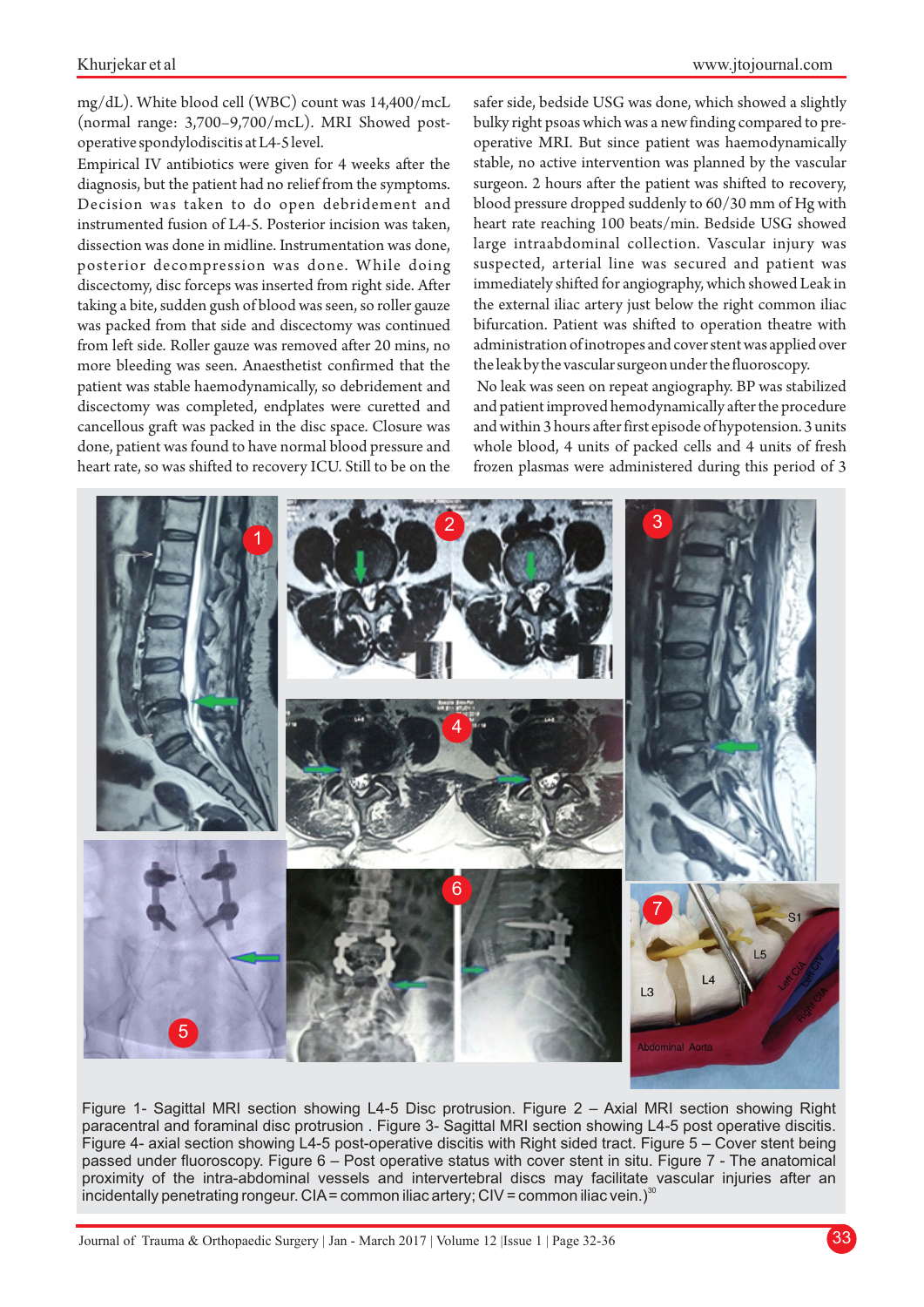hours. Patient was kept in intensive care unit for 2 days and then was shifted to room. Patient was discharged on 8th post-operative day. On 6th month follow up, patient was symptom free, without any vascular of neurological complications.

# **Discussion**

Improvements in surgical techniques and instrumentation have allowed for enhanced and better outcomes in lumbar spine surgery. Though very routine and usually safe, lumbar disc surgery can have array of complications. For postoperative infections, rates in the literature vary widely (0.3% to 9%) depending on preoperative diagnosis, the type of procedure and patient population [12-15]. The infections can have problematic sequelae including failure of fixation, vertebral osteomyelitis, pseudarthrosis and spondylodiscitis. Incidence of Post-operative discitis after lumbar discectomy varies from 0% to 3% in literature [16,17. To avoid serious and irreversible neurological complications, early detection and appropriate management of infections is necessary. Pyogenic spondylodiscitis remains a challenge even though diagnostic and therapeutic possibilities have drastically improved recently due to medical advances. It is stated in many studies that number of patients who are unable to resume their old work after surgery due to spondylodiscitis range between a whopping 66.7% to 87.5 % [18,19]. Due to possibility of this huge morbidity, accurate treatment of post-operative spondylodiscitis becomes paramount. Whether to treat the spondylodiscitis conservatively or operatively has been an eternal debate. Many authors have recommended that conservative treatment has good outcome in cases if selected properly. Many studies have shown that 6 weeks of antibiotic treatment appear to have a similar mortality, relapse, and failure rate as 12-week treatment [20,21]. Tissue biopsy for culture and sensitivity from disc lesion can be can be extremely specific, but empirical antibiotic therapy based on blood culture with consideration for gram negative organisms and monitoring of inflammatory parameters till then is usually effective [22]. The indications of surgical treatment have been clearly described in literature, being the failure of conservative treatment, compression of neurological structures, Spinal instability and deformity. Many of the recent studies have shown that single staged posterior approach for debridement and fusion with PEEK cage gives excellent results [23,24]. Even the use of metallic titanium implants in pre-existing infection has been rendered safe by these studies. In our case, we used a similar approach, and used only cancellous bone graft in place of PEEK cage.

Iatrogenic vascular injury during lumbar disc surgery is even a graver complication than infection. Vascular injury as a complication of lumbar disc surgery was first reported by Linton and White in 1945 [25] Despite rapid developments in diagnostic and surgical techniques, no significant decrease in the incidence seems to have occurred over the past 50 years.26 A study categorised the risk factors for vascular injury during lumbar discectomy as [27] –

1. Pre-existing degenerative disc surgery

2. Disc aggressive discectomy

3. Revision discectomy.

4. Retroperitoneal inflammatory processes leading to adhesion between the vessels

5. Increased intra-abdominal pressure that may force vessels against or close to the disc

Extra cautious approach from surgeon is advised when one of the above factors is already in the place to avoid Intraoperative vessel injuries.

Intraoperative vessel injuries can be divided into two types [28,29].

1. Acute – Arterial or venous laceration

2. Late – A–V fistulae & Pseudoaneurysms

Most common incidence for vascular injury is during L4-L5 or L5-S1 disc surgeries.

During disc removal, the disc forceps may slip through the anterior longitudinal ligament and enter the retroperitoneal space of the abdominal cavity, where vascular injury may occur after a deep bite due to proximity of vessels to lower lumbar vertebrae [30].

It's a known fact that aortic bifurcation and IVC confluence occur at or below L4 and are separated from L4-5 disc space only by the anterior longitudinal ligament. Also, due to selfsealing effect that both anterior annulus fibrosis and the anterior longitudinal ligaments have due to their tough and elastic nature, bleeding from lacerated vessel tends to be limited to the retroperitoneal space rather flowing vigorously to the operating site, which explains why bleeding in the surgical site is observed in less than 50% of the reported cases [31,32]. We experienced a similar scenario in our case. When a laceration of artery occurs, it causes rapid exsanguination. Signs of arterial injury include transient (usually sustained) and refractory hypotension due to hypovolemia, wide pulse pressure, tachycardia, decreased haematocrit, and feeble or impalpable pulsation in a lower extremity. These signs warrant for a rapid response. Venous injury if small, may go undiagnosed contributing to underestimation of the prevalence of this complication [33,34]. In addition, it also can cause postoperative deep venous thrombosis 35. Arteriovenous fistula may be formed immediately, if the laceration includes both arterial and venous tear. Arterial haemorrhage evacuates via the venous defect leading to little or absent bleeding or retroperitoneal haematoma, and has absent hypotension since no blood leaves vascular compartment [36,37]. The fistula may remain silent for a long time. They may present with high output cardiac failure and/or lower leg oedema. Pseudoaneurysms originate from a localised arterial wall disruption, which won't bleed immediately. These partial contusion of a major vessel wall may lead to delayed haemorrhagic shock on doing strenuous work due to spontaneous rupture and/or thrombosis [38]. It has also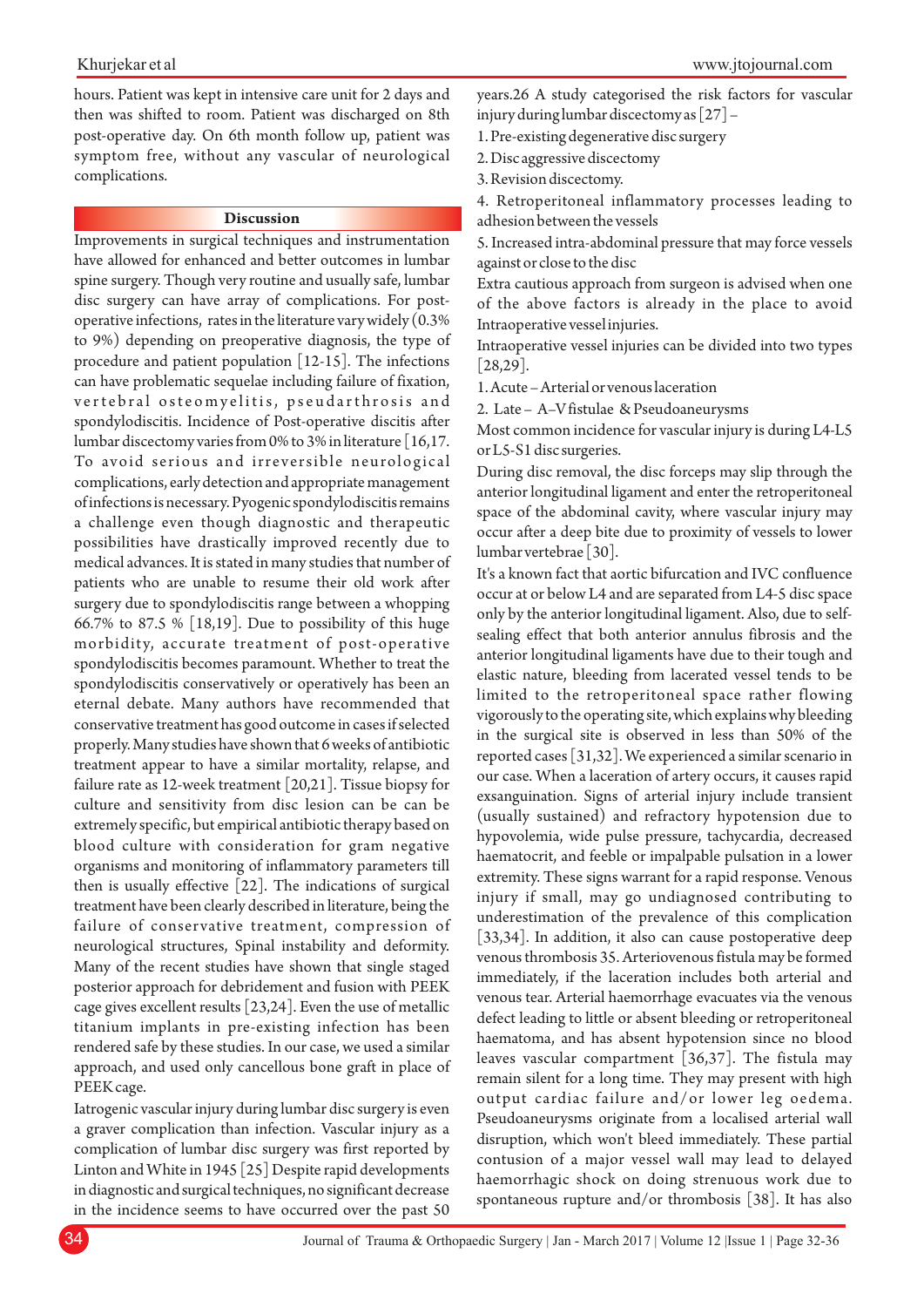### Khurjekar et al

been considered that delayed hemodynamic signs may be related to a compressive effect of the prone position, which gets nullified when patient is made supine while shifting. However, a recent study showed with lumbar computed tomographic scans that the prevertebral vascular anatomy appears similar in the supine position and in a prone position usually used for posterior lumbar surgeries [39]. Magnification used as a routine practice today could also prove to be a pitfall. A study has shown with serial CT scans that sagittal diameter of the three lowest lumbar discs is between 33 and 56 mm. Use of magnification loops and microscope may lore the surgeon in overestimating the size of the disc space, which may result in inadvertent advancement of disc forceps during disc removal [39].

Angiography is considered the gold standard for diagnosing iatrogenic acute vascular injury during lumbar disc surgery. Angiography assesses in real time and localizes the bleeding site. It also shows whether the bleeding is still active, and allows immediate repair of the laceration.40 Duplex ultrasound and CT scans have also been found useful in detecting the extent of bleed and differentiating between arterial and venous bleed but these seem more suitable in elective settings for cases with delayed onset symptoms [8, 41].

Literature has always emphasised on early diagnosis and prompt surgical intervention for repair of major vessel injury. But, Mortality associated with these open surgeries has been high especially in these emergency setting in haemodynamically unstable patients. Elective repairs of AV fistulas and Pseudoaneurysms have been tolerated well but not emergency repairs of laceration via open laparotomies. To avoid this morbidity and mortality

#### www.jtojournal.com

associated with open procedures, pendulum has shifted to endovascular repairs like cover stents and coilings in recent years. First such procedure was reported in 1995, when Zajko et al reported the first endovascular repair of a right common iliac artery to inferior vena cava fistula [42]. Endovascular repairs have now become a preferable method because of the minimally invasive technique that prevents the need for open surgical repair and its lower risk compared with open surgical repair. Also, long term follow ups of these cases have shown excellent results, which proves that these endovascular techniques with stent-graft placement are here to stay [43]. Only drawback of the endovascular repairs are that it needs extensive requisites and expertise which may not be available in all medical centres, limiting these facilities to only perform traditional open surgical repair.

So to conclude, though rare, vascular injuries in lumbar surgery are a fact. Surgeons should keep this complication in mind and along with anaesthetists should have high index of suspicion about the same since early and prompt diagnosis is a necessity. Endovascular repairs offer a safe, minimally invasive solution with low morbidity, but unavailability of that facility shouldn't be a hindrance in prompt response to the life threatening injury in form of open repair of the lacerated vessel.

#### **Acknowledgements –**

1. Dr Deepal Shah 2. Dr Ankita Bansal 3. Dr Nilay Chalasiya

# References

- 1. Szolar DH, Preidler KW, Steiner H, Riepl T, Flaschka G, Stiskal M, et al. Vascular complications in lumbar disc surgery: report of four cases. Neuroradiology 1996;38:521–5.
- 2. Gurdijian ES, Webster JE, Ostrowski AZ, Hardy WG, Lindner DW, Thomas LM. Herniated lumbar intervertebral discs: an analysis of 1176 operated cases. J Trauma 1961;1:158–76.
- 3. Papadoulas S, Konstantinou D, Kourea HP, Kritikos N, Haftouras N, Tsolakis JA. Vascular injury complicating lumbar disc surgery. A systematic review. Eur J Vasc Endovasc Surg 2002;24:189–95.
- 4. Goodkin R, Laska LL. Vascular and visceral injuries associated with lumbar disc surgery: medicolegal implications. Surg Neurol 1998;49:358–72.
- 5. Ewah B, Calder I. Intraoperative death during lumbar discectomy. Br J Anaesth 1991;66:721–3.
- 6. Franzini M, Altana P, Annesi V, Lodini V. Iatrogenic vascular injuries following lumbar disc surgery. Case report and review of the literature. J Cardiovasc Surg (Torino) 1987;28:727–30.
- 7. Murat Dosoglu et al, Nightmare of lumbar disc surgery: iliac artery injury, Clinical Neurology and Neurosurgery 108 (2006)

#### 174–177.

- 8. Papadoulas S, Konstantinou D, Kourea HP, Kritikos N, Haftouras N, Tsolakis JA. Vascular injury complicating lumbar disc surgery. A systematic review. Eur J Vasc Endovasc Surg 2002;24:189−95.
- 9. Ewah B, Calder I. Intraoperative death during lumbar discectomy. Br J Anaesth 1991;66:721−3.
- 10. Hanouz JL, Bessodes A, Samba D, Gerard JL, Bricard H. Delayed diagnosis of vascular injuries during lumbar discectomy. J Clin Anesth 2000;12:64−6.
- 11. Moniek van Zitteren et al, A Shift Toward Endovascular Repair for Vascular Complications in Lumbar Disc Surgery During the Last Decade, Ann Vasc Surg 2013; 27: 810–819
- 12. Glassman SD, Dimar JR, Puno RM, et al. Salvage of instrumented lumbar fusions complicated by surgical wound infection. Spine 1996;21:2163–9.
- 13. Roy-Camille R, Saillant G, Mazel C. Internal fixation of the lumbar spine with pedicle screw plating. Clin Orthop Relat Res 1986;203:7–17.